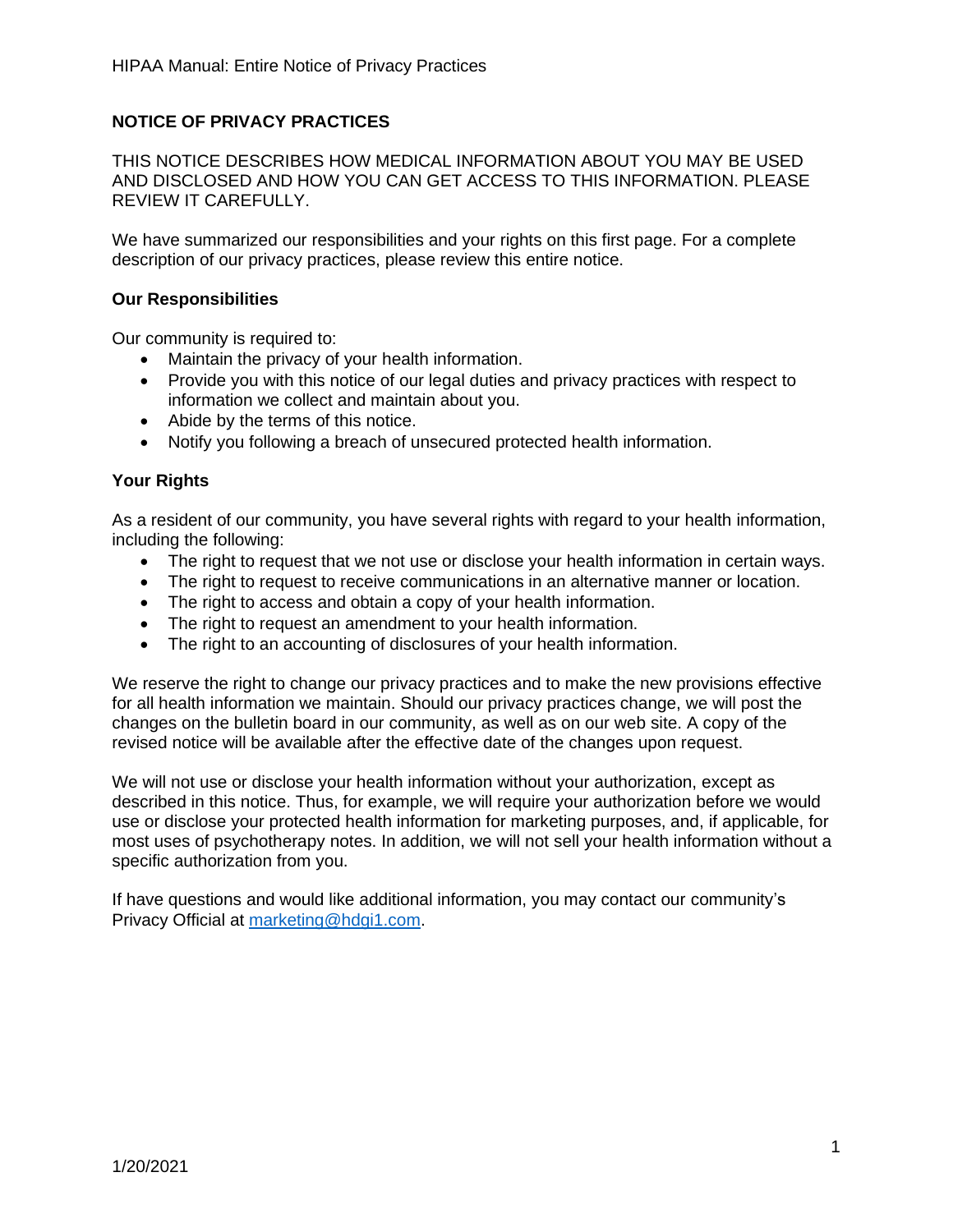## **Understanding Your Health Record/Information**

Each time you visit a nursing community, a record of your visit is made. Typically, this record contains your symptoms, examination and test results, diagnoses, treatment, and a plan for future care or treatment. This information, often referred to as your health or medical record, serves as a:

- basis for planning your care and treatment;
- means of communication among the many health professionals who contribute to your care;
- legal document describing the care you received;
- means by which you or a third-party payer can verify that services billed were actually provided;
- a tool in educating health professionals;
- a source of data for medical research:
- a source of information for public health officials who oversee the delivery of health care in the United States;
- a source of data for community planning and marketing; and
- a tool with which we can assess and continually work to improve the care we render and the outcomes we achieve.

Understanding what is in your record and how your health information is used helps you to: ensure its accuracy, better understand who, what, when, where, and why others may access your health information, and make more informed decisions when authorizing disclosure to others.

#### **How We Will Use or Disclose Your Health Information**

(1) Treatment. We will use or disclose your health information for treatment purposes, including for the treatment activities of other health care providers. For example, information obtained by a nurse, physician, or other member of your healthcare team will be recorded in your record and used to determine the course of treatment that should work best for you. Your physician will document in your record his or her expectations of the members of your healthcare team. Members of your healthcare team will then record the actions they took and their observations. In that way, the physician will know how you are responding to treatment. We will also provide your physician or a subsequent healthcare provider with copies of various reports that should assist him or her in treating you once you are discharged from our nursing community.

(2) Payment. We will use or disclose your health information for payment, including for the payment activities of other health care providers or payers. For example, a bill may be sent to you or a third-party payer, including Medicare or Medicaid. The information on or accompanying the bill may include information that identifies you, as well as your diagnosis, procedures, and supplies used.

(3) Health care operations. We will use or disclose your health information for our regular health operations. For example, members of the medical staff, the risk or quality improvement manager, or members of the quality improvement team may use information in your health record to assess the care and outcomes in your case and others like it. This information will then be used in an effort to continually improve the quality and effectiveness of the health care and service we provide.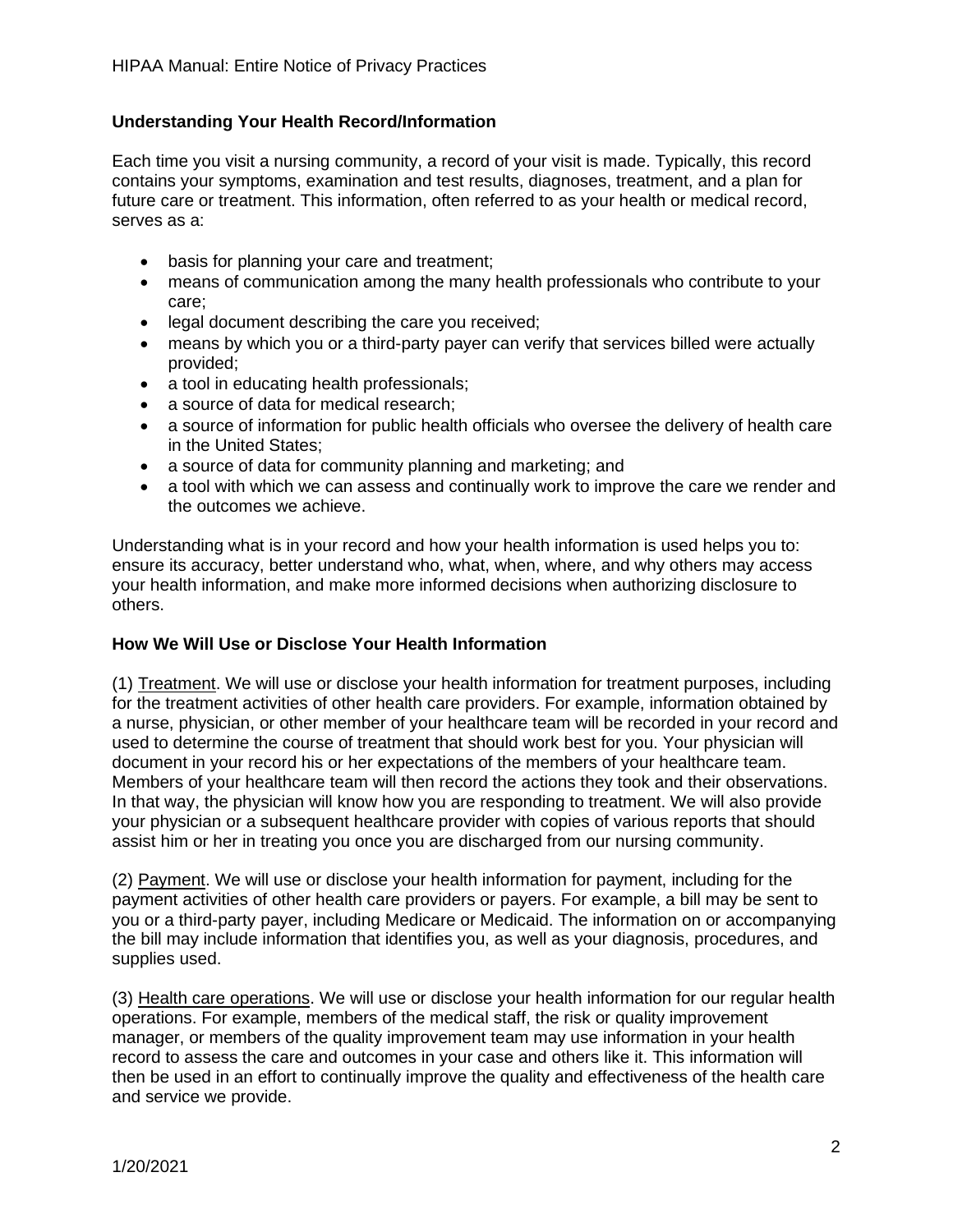In addition, we will disclose your health information for certain health care operations of other entities. However, we will only disclose your information under the following conditions: (a) the other entity must have, or have had in the past, a relationship with you; (b) the health information used or disclosed must relate to that other entity's relationship with you; and (c) the disclosure must only be for one of the following purposes: (i) quality assessment and improvement activities; (ii) population-based activities relating to improving health or reducing health care costs; (iii) case management and care coordination; (iv) conducting training programs; (v) accreditation, licensing, or credentialing activities; or (vi) health care fraud and abuse detection or compliance.

(4) Business associates. There are some services provided in our organization through the use of outside people and entities. Examples of these "business associates" include our accountants, consultants and attorneys. We may disclose your health information to our business associates so that they can perform the job we have asked them to do. To protect your health information, however, we require the business associates to appropriately safeguard your information, and they are also required to do so by law.

(5) Directory. Unless you notify us that you object, we may use your name, location in the community, general condition, and religious affiliation for directory purposes. This information may be provided to members of the clergy and, except for religious affiliation, to other people who ask for you by name. We may also use your name on a nameplate next to or on your door in order to identify your room, unless you notify us that you object.

(6) Notification. We may use or disclose information to notify or assist in notifying a family member, personal representative, or another person responsible for your care, of your location, and general condition. If we are unable to reach your family member or personal representative, then we may leave a message for them at the phone number that they have provided us, *e.g.*, on an answering machine.

(7) Communication with family. We may disclose to a family member, other relative, close personal friend or any other person involved in your health care, health information relevant to that person's involvement in your care or payment related to your care. If appropriate, these communications may also be made after your death, unless you instructed us not to make such communications.

(8) Research. We may disclose information to researchers when certain conditions have been met.

(9) Transfer of information at death. We may disclose health information to funeral directors, medical examiners, and coroners to carry out their duties consistent with applicable law.

(10) Organ procurement organizations. Consistent with applicable law, we may disclose health information to organ procurement organizations or other entities engaged in the procurement, banking, or transplantation of organs for the purpose of tissue donation and transplant.

(11) Marketing. We may contact you regarding your treatment, to coordinate your care, or to direct or recommend alternative treatments, therapies, health care providers or settings. In addition, we may contact you to describe a health-related product or service that may be of interest to you, and the payment for such product or service.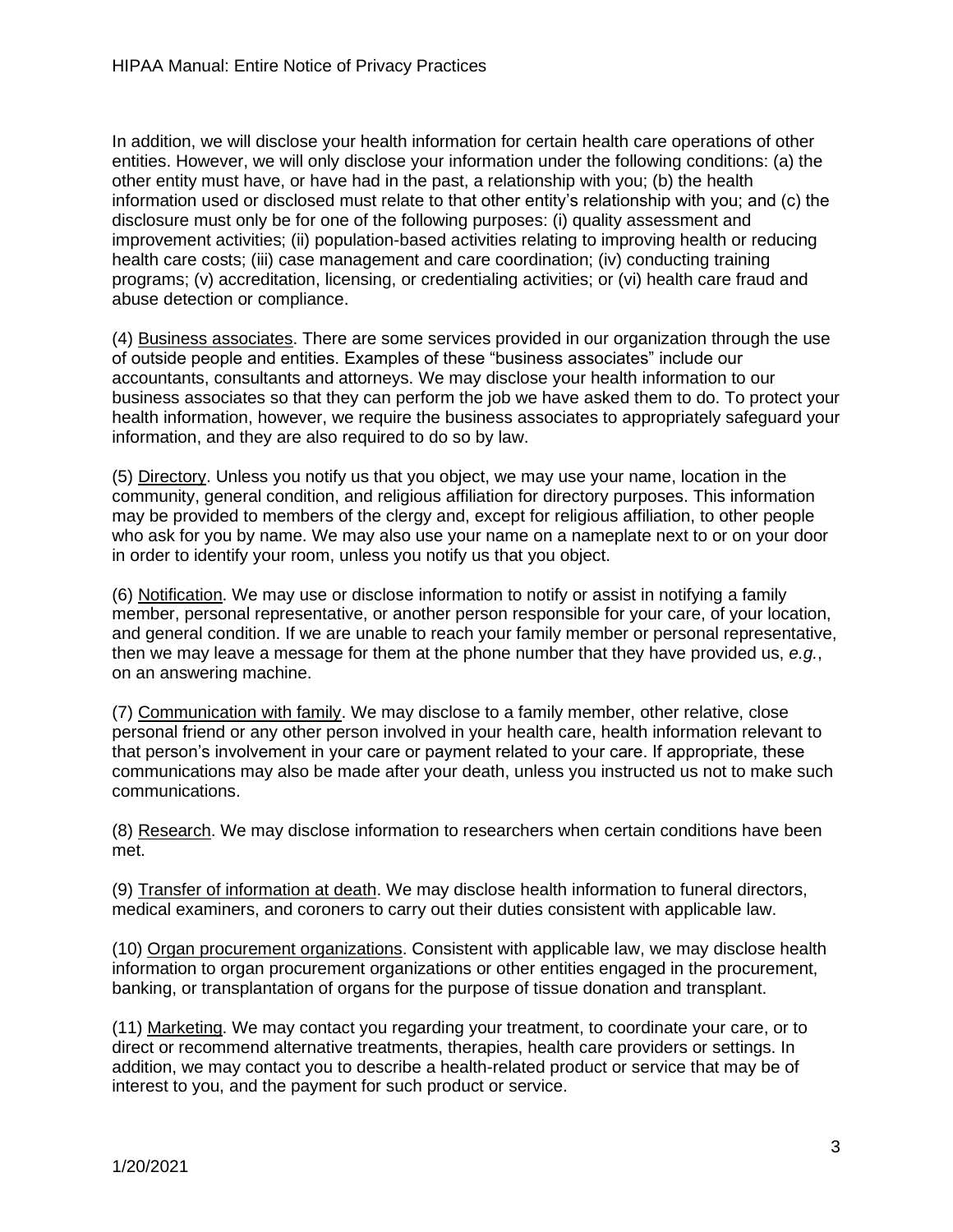(12) Fundraising. We may contact you as part of a fund-raising effort, but you will be provided an opportunity to opt out of these communications.

(13) Food and Drug Administration (FDA). We may disclose to the FDA, or to a person or entity subject to the jurisdiction of the FDA, health information relative to adverse events with respect to food, supplements, product and product defects, or post marketing surveillance information to enable product recalls, repairs, or replacement.

(14) Workers' compensation. We may disclose health information to the extent authorized by and to the extent necessary to comply with laws relating to workers compensation or other similar programs established by law.

(15) Public health. As required by law, we may disclose your health information to public health or legal authorities charged with preventing or controlling disease, injury, or disability.

(16) Correctional institution. Should you be an inmate of a correctional institution, we may disclose to the institution or agents thereof health information necessary for your health and the health and safety of other individuals.

(17) Law enforcement. We may disclose health information for law enforcement purposes as required by law or in response to a valid subpoena.

(18) Reports. Federal law makes provision for your health information to be released to an appropriate health oversight agency, public health authority or attorney, provided that a work force member or business associate believes in good faith that we have engaged in unlawful conduct or have otherwise violated professional or clinical standards and are potentially endangering one or more patients, workers or the public.

## **Your Health Information Rights**

Although your health record is the physical property of the nursing community, the information in your health record belongs to you. You have the following rights:

• You may request that we not use or disclose your health information for a particular reason related to treatment, payment, the community's general health care operations, and/or to a particular family member, other relative or close personal friend. We ask that such requests be made in writing on a form provided by our community. *Although we will consider your requests with regard to the use of your health information, please be aware that we are under no obligation to accept it or to abide by it, unless it is a request to prohibit disclosures to your health care plan relating to a service for which you have already paid in full out of pocket. We will abide by your requests with regard to the disclosure of your clinical and personal records to anyone outside of the community, except in an emergency, if you are being transferred to another health care institution, or the disclosure is required by law.*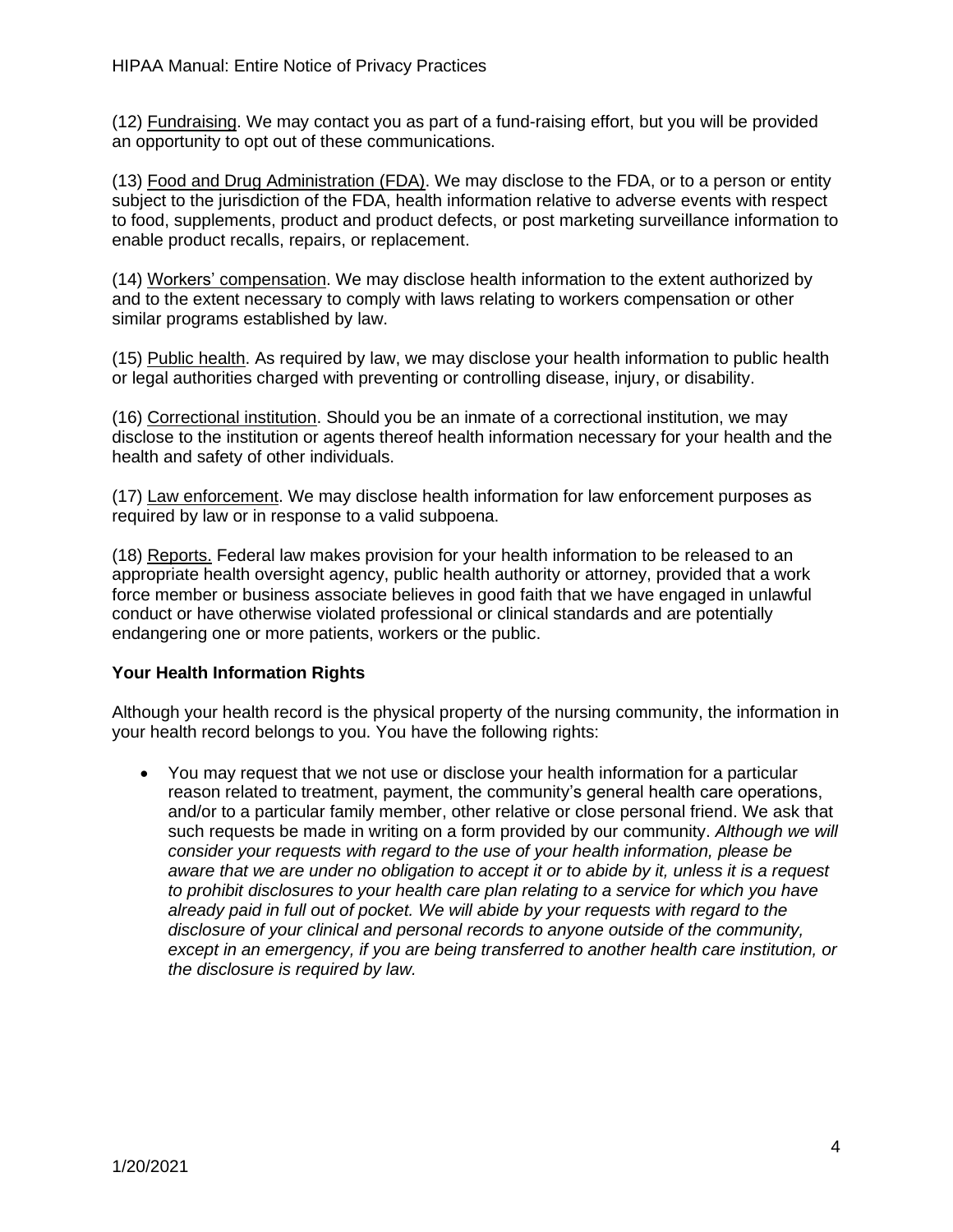- If you are dissatisfied with the manner in which or the location where you are receiving communications from us that are related to your health information, you may request that we provide you with such information by alternative means or at alternative locations. Such a request must be made in writing, and submitted to [marketing@hdgi1.com.](mailto:marketing@hdgi1.com) We will attempt to accommodate all reasonable requests. For more information about this right, see 45 C.F.R. § 164.522(b).
- You may request to inspect and/or obtain copies of health information about you, which will be provided to you in the time frames established by law. You may make such requests orally or in writing; however, in order to better respond to your request, we ask that you make such requests in writing on our community's standard form. If you request to have copies made, we will charge you a reasonable fee. For more information about this right, see 45 C.F.R. § 164.524.
- If you believe that any health information in your record is incorrect or if you believe that important information is missing, you may request that we correct the existing information or add the missing information. Such requests must be made in writing and must provide a reason to support the amendment. We ask that you use the form provided by our community to make such requests. For a request form, please contact the Privacy Officer. For more information about this right, see 45 C.F.R. § 164.526.
- You may request that we provide you with a written accounting of all disclosures made by us during the time period for which you request (not to exceed 6 years). We ask that such requests be made in writing on a form provided by our community. Please note that an accounting will not apply to any of the following types of disclosures: disclosures made for reasons of treatment, payment, or health care operations; disclosures made to you or your legal representative, or any other individual involved with your care; disclosures made pursuant to a valid authorization; disclosures to correctional institutions or law enforcement officials; and disclosures for national security purposes. You will not be charged for your first accounting request in any 12-month period. However, for any requests that you make thereafter, you will be charged a reasonable, cost-based fee. For more information about this right, see 45 C.F.R. § 164.528.
- You have the right to obtain a paper copy of our Notice of Privacy Practices upon request. You may also access and print a copy of our notice from our website.
- You may revoke an authorization to use or disclose health information, except to the extent that action has already been taken. Such a request must be made in writing.